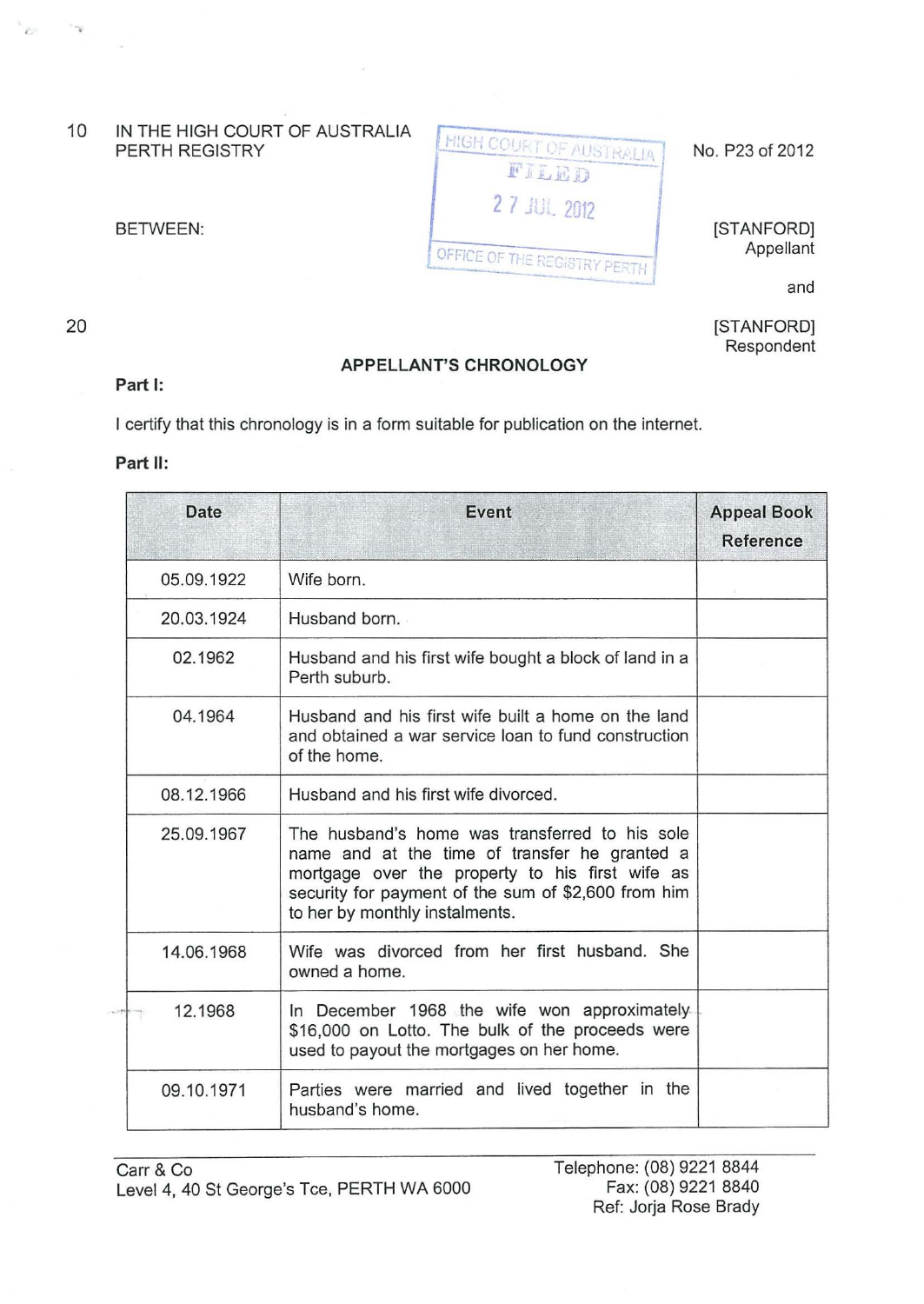| <b>Date</b> | Event                                                                                                                                                                                                                   | <b>Appeal Book</b><br><b>Reference</b> |
|-------------|-------------------------------------------------------------------------------------------------------------------------------------------------------------------------------------------------------------------------|----------------------------------------|
| 22.01.1973  | Husband's mortgage to his first wife was discharged on 22<br>January 1973.                                                                                                                                              |                                        |
| 23.04.1974  | Wife sold her home to her daughter, C Rafter ("Rafter")<br>and her husband for \$13,000.                                                                                                                                |                                        |
| 16.05.1979  | Rafter and her husband later sold that home for \$64,000.                                                                                                                                                               |                                        |
| 1989        | Husband and wife retired.                                                                                                                                                                                               |                                        |
| 15.03.1995  | Husband made a will granting the wife a life tenancy in the<br>matrimonial home and leaving his estate equally to his<br>sons or their children.                                                                        |                                        |
| 27.03.1995  | Husband wrote a letter explaining that the wife had told<br>him that she intended to leave her estate to her daughters<br>excluding him, and he respected that.                                                         |                                        |
| 2005        | The wife executed a will naming her daughters joint<br>beneficiaries of her estate.                                                                                                                                     |                                        |
| 01.09.2005  | Wife signed enduring power of attorney in favour of her<br>daughters, Rafter and G Brims ("Brims").                                                                                                                     |                                        |
| 31.12.2008  | Wife suffered severe stroke and was admitted to hospital<br>and subsequently to a care facility and diagnosed with<br>dementia.                                                                                         |                                        |
| 08.03.2009  | Husband having been unwell signed enduring power of<br>attorney appointing his son and daughter in law jointly and<br>severally his attorneys.                                                                          |                                        |
| 06.2009     | Husband executed a new will in more or less the same<br>terms as his previous will.                                                                                                                                     |                                        |
| 10.07.2009  | An ACAT assessment issued whereby the wife was<br>assessed as requiring high level residential care. With<br>effect from 14 July 2009 she was approved by the<br>Department of Health as eligible to receive that care. |                                        |

 $\mathcal{L}^{\mathcal{L}}(\mathcal{L}^{\mathcal{L}}(\mathcal{L}^{\mathcal{L}}(\mathcal{L}^{\mathcal{L}}(\mathcal{L}^{\mathcal{L}}(\mathcal{L}^{\mathcal{L}}(\mathcal{L}^{\mathcal{L}}(\mathcal{L}^{\mathcal{L}}(\mathcal{L}^{\mathcal{L}}(\mathcal{L}^{\mathcal{L}}(\mathcal{L}^{\mathcal{L}}(\mathcal{L}^{\mathcal{L}}(\mathcal{L}^{\mathcal{L}}(\mathcal{L}^{\mathcal{L}}(\mathcal{L}^{\mathcal{L}}(\mathcal{L}^{\mathcal{L}}(\mathcal{L}^{\mathcal{L$ 

 $\label{eq:2} \mathcal{L}(\mathcal{L}^{\text{max}}_{\text{max}}(\mathbf{r}, \mathbf{r})) = \mathcal{L}(\mathcal{L}^{\text{max}}_{\text{max}}(\mathbf{r}, \mathbf{r}))$ 

 $30<sub>o</sub>$ 

 $\sim$   $\sigma$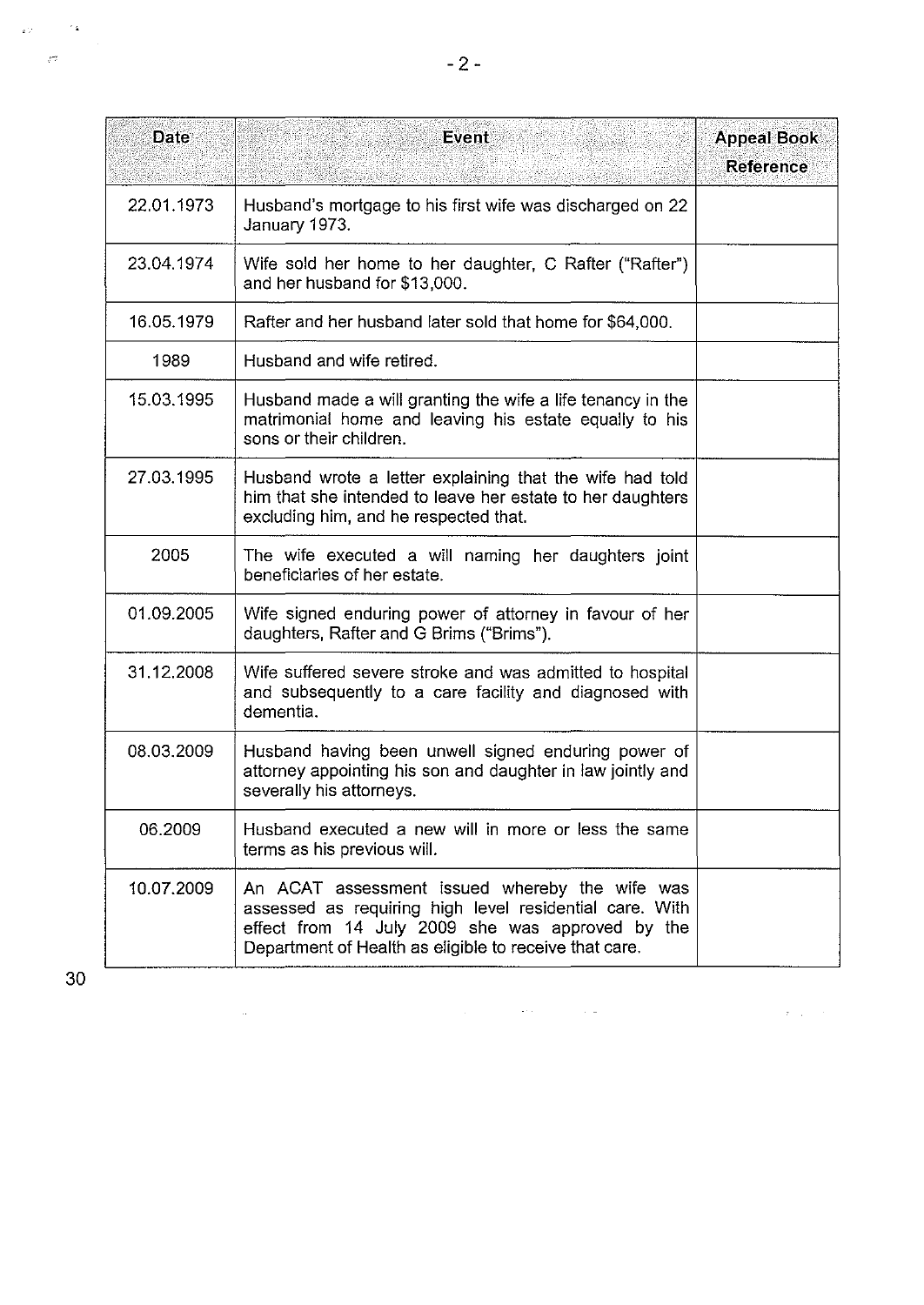| <b>Date</b>          | <b>Event</b>                                                                                                                                                                                                                                                                                  | <b>Appeal Book</b><br><b>Reference</b> |
|----------------------|-----------------------------------------------------------------------------------------------------------------------------------------------------------------------------------------------------------------------------------------------------------------------------------------------|----------------------------------------|
| 23.07.2009           | Assisted by his daughter in law, the husband opened a<br>trust account with the wife as the sole beneficiary and<br>himself as the trustee, for the purpose of providing<br>funds for any additional medical,<br>additional<br>accommodation, outgoings or expenses she may have<br>required. |                                        |
| 17.08.2009           | Wife's daughter, C Rafter (as her case guardian)<br>commenced proceedings in the Family Court of Western<br>Australia seeking orders for an equal division of the<br>property of the husband and wife.                                                                                        |                                        |
| 05.11.2009           | The wife's daughters applied to the WA<br>State<br>Administrative Tribunal ("SAT") to be appointed the wife's<br>joint guardians.                                                                                                                                                             |                                        |
| 08.01.2010           | Orders made by SAT appointing the wife's daughters as<br>her joint plenary administrators of her estate and<br>guardians.                                                                                                                                                                     |                                        |
| 17.02.2010           | Husband's son was appointed his case guardian in the<br>Family Court of Western Australia ("FCWA") proceedings.                                                                                                                                                                               |                                        |
| $07 -$<br>15.07.2010 | Defended<br>hearing before held before<br>Magistrate<br>Duncanson ("the Magistrate") in FCWA.                                                                                                                                                                                                 |                                        |
| 09.07.2010           | Magistrate delivered preliminary reasons for judgment in<br>relation to whether the Family Court has jurisdiction to<br>determine the matter and whether the Court should<br>exercise that jurisdiction.                                                                                      |                                        |
| 30.09.2010           | Magistrate delivered reasons for decision and made final<br>property settlement orders pursuant to section 79 of the<br>Family Law Act 1975 (Cth) that the husband sell the house<br>in which he lived and pay a fixed sum of money to the<br>wife's case guardian, Ms C Rafter.              |                                        |
| 21.10.2010           | Husband filed notice of appeal in the Full Court of the<br>Family Court of Australia ("the Full Court").                                                                                                                                                                                      |                                        |
| 08.11.2010           | Husband obtained a stay of the Magistrate's orders<br>pending the determination of his appeal.                                                                                                                                                                                                |                                        |
| 17.03.2011           | Husband filed amended notice of appeal.                                                                                                                                                                                                                                                       |                                        |
| 13.04.2011           | Full Court comprising Bryant CJ, May & Moncrieff JJ heard<br>appeal at Perth.                                                                                                                                                                                                                 |                                        |
| 14.09.2011           | Wife suffered a stroke and died.                                                                                                                                                                                                                                                              |                                        |

 $\label{eq:z} \begin{split} \mathbf{z}_i \mathbf{z}_j^{\prime} &= \mathbf{z}_i^{\prime} \mathbf{z}_j^{\prime} \\ & \qquad \qquad \mathbf{z}_i^{\prime} \mathbf{z}_j^{\prime} \\ & \qquad \qquad \mathbf{z}_j^{\prime} \mathbf{z}_j^{\prime} \\ & \qquad \qquad \mathbf{z}_j^{\prime} \mathbf{z}_j^{\prime} \\ & \qquad \qquad \mathbf{z}_j^{\prime} \mathbf{z}_j^{\prime} \\ & \qquad \qquad \mathbf{z}_j^{\prime} \mathbf{z}_j^{\prime} \\ & \qquad \qquad \mathbf{z}_j^{\$